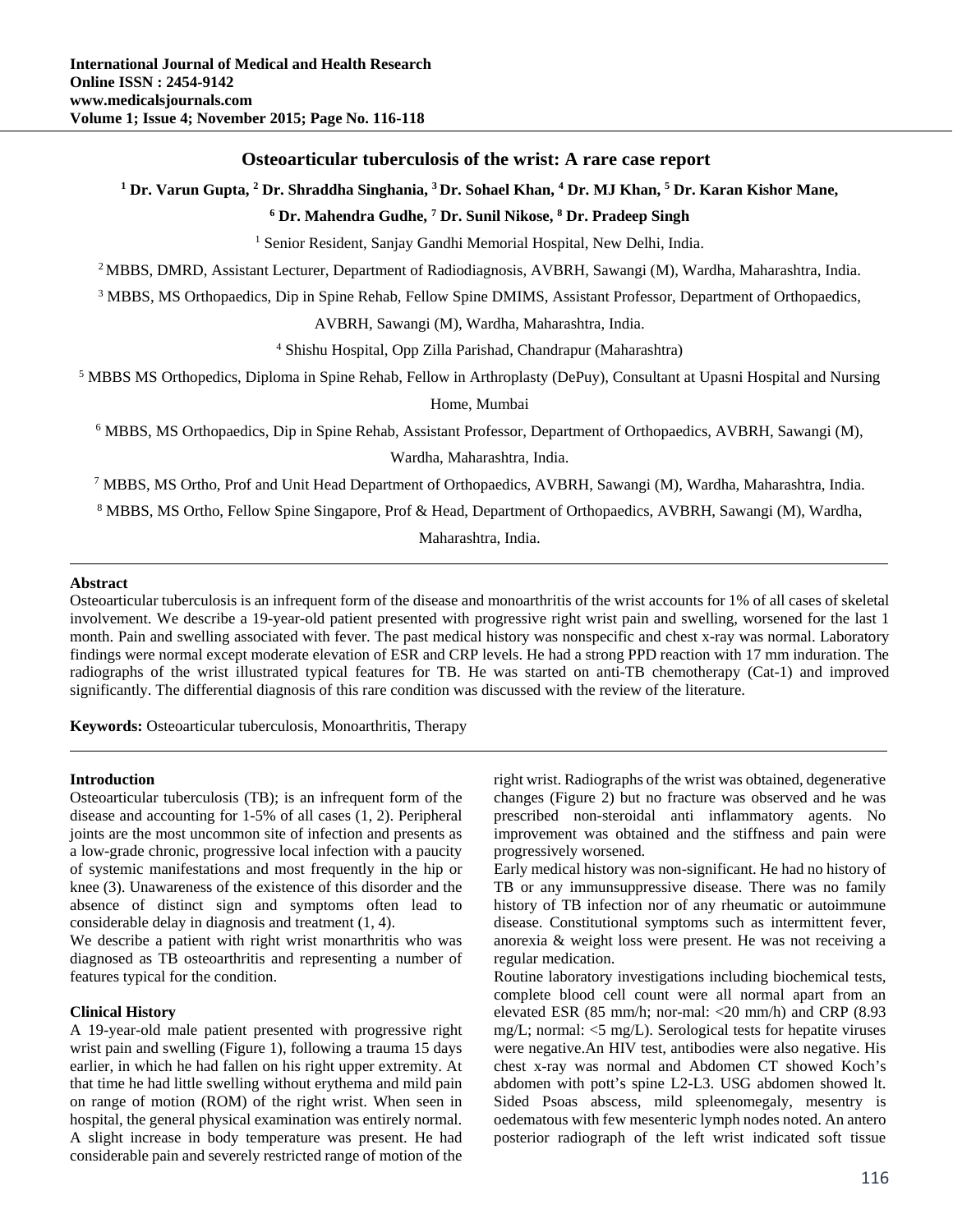swelling, joint space loss, gross articular destruction with erosion and cavities through out the carpus, metacarpal bones. The abscess cavity was drained. which was present over the dorsal aspect of right wrist. An U.S.G guided FNAC was obtained which shows caseous & pyogenic necrosis with occasional epitheloid cell nuclei. Cultures for the synovial fluid was negative.

A diagnosis of osteoarticular TB was made depending on the clinical, radiological and pathological findings and he was started on antitubercular treatment with isoniazide, rifampin, pyrazinamide and streptomycin. Over a three-month period; his symptoms and functional disability regressed, ESR returned to normal. He continues to follow-up as an out-patient in the orthopaedics opd.



**Fig 1:** Suggestive of Swelling over right wrist



**Fig 2:** X – ray of Right wrist AP and Lateral View

#### **Discussion**

Although TB is rarely seen in developed countries, it is still common in developing countries as a ca use of osteoarticular infection (1, 5). TB arthritis most frequently causes a monarthritis with a predilection for weight-bearing joints such as hip, knee, shoulders or elbow (6). The wrist is an unusual site for osteoarticular TB. Isolated involvement of the wrist is rare and accounts for only 1% of all cases of peripheral osteoarticular TB (7). Our case represents a number of typical features for this condition:

- 1) Only about one third of patients who have osteoarticular TB, have evidence of pulmonary disease and the majority of the cases have normal chest x-rays (4).
- 2) A history of trauma is commonly followed by inert progressive inflammation, weeks or months later (8).
- 3) Constitutional symptoms are usually absent and signs of inflammation are mild (10).
- 4) Although the symptoms may not be dramatic, chronic infection tends to be progressive and eventually results in radiographically evident destruction of cartilage and bone (1, 10).
- 5) Synovial fluid culture for mycobacteria is positive in only 60-80% of cases and a synovial biopsy is frequently required to establish the diagnosis of the arthritis in the vast majority of cases (6, 10).
- 6) A positive PPD test result can be helpful in confirming a suspicious TB, but a negative result can not rule it out.
- 7) The diagnosis is often delayed and surgical intervention may be indicated especially when there is extensive bone and articular destruction (6, 11).

Persistent monarticular inflammation should raise concern about chronic infection or malignancy. The differential diagnosis of this case includes; septic arthritis, lyme arthritis, chronic infection or malignancy. Septic arthritis produces dramatic inflammation followed by irreversible destruction of cartilage and bone. There are no specific radiographic features that are pathognomic of TB infection of bones and joints and no clinical features that distinguish TB synovitis from other rheumatologic condition such as rheumatoid arthritis or osteomyelitis. Common radiological findings that should arouse suspicion of TB arthritis include, soft tissue swelling with little periosteal reaction and periarticular osteopenia; later joint effusion, narrowing of the joint space, and finally subchondral erosion involving both sides of the joint, cortical irregularity and large areas of cystic osteolysis (6,8,12). Our patient had all of these extensive radiological findings. A triad of radiographic findings (Phemisters triad) is characteristic of TB arthritis are Juxtra-articular osteoporosis, peripheral osseous erosion and gradual narrowing of interosseous space (6). Tumors should always be suspected when there is chronic monarticular inflammation with soft tissue mass and cartilage and bone destruction.

Osteoarticular TB is a treatable condition, with the course and progression resting on early recognition and aggressive treatment (14). Extrapulmonary TB should be managed according to the principles used for pulmonary TB. Initial treatment includes combination therapy with four drugs (Isoniazid, Rifampin, Pyrazinamide and Streptomycin or Ethambutol) because of frequency to isoniazid resistance. Antimicrobial therapy should be of minimum 9 months duration (6, 8, 14). Surgical intervention may be indicated for the treatment of intra and extraarticular destruction, large abscess or joint deformity and to restore movement (3, 14, 15), as performed in our patient. Debridement, curettage and arthrolysis, followed by vigorous physiotherapy are essential to achive a better ROM (10, 11). A program of isometric and ROM exercises should be established to preserve muscle development and joint function (10, 13).

### **Conclusion**

In conclusion we report a patient who illustrate typical features and the aggressive nature of oste-oarticular TB. The possibility of TB should be considered among young population with chronic progressive monarticular symptoms that do not respond to conventional treatment, to avoid long delay before the diagnosis and to establish the appropriate therapy.